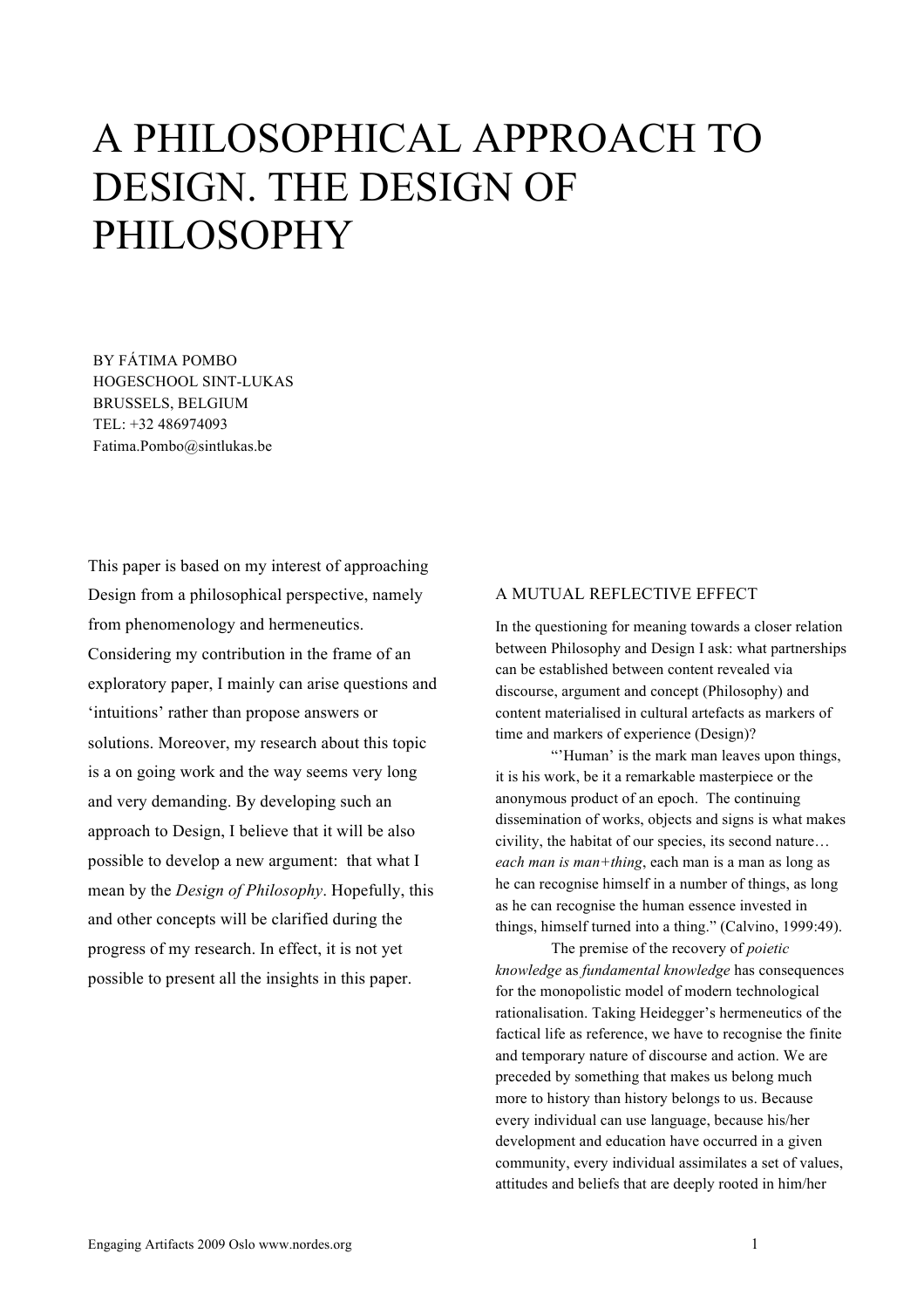and, consciously or uncounsciously, interfere with his/her relation with the world.

Design interpretations depend on the diversity of historical, geographical and cultural contexts, on economic and political conjunctures, and most certainly on individual patterns inherent to the relationship each designer establishes with his/her activity. Therefore, Victor Margolin, recognising the multiple aspects that gravitate around design, has claimed that *Design is all around us: it infuses every object in the material world and gives form to immaterial processes such as factory production and services*. (Margolin,1989:3)

Philosophy has been taken, from the beginning, as the matrix of knowledge in Western culture, which has resulted in an approach to, or a withdrawal from, other forms of knowledge whenever they have to be confronted with a specific legitimisation of their conceptual universe. However, even when, justified by the unity of more and more specialised knowledge, the emancipatory process requires that its own epistemological field be defined, its relations with Philosophy may be kept through a critical, focused, and accurate meta-discourse.

Let us consider three relational patterns between Design and Philosophy:

disconnected, partial, and disorderly circumstantial appropriation of philosophical knowledge by Design discourse. Philosophy is viewed as an ornament and an instrument.

\_ conceptual appropriation of philosophical knowledge, in order to add epistemological consistency to Design discourse, just like other fields of knowledge resort to the thought patterns of a philosophical model to find the limits of their conceptual territory. Philosophy is the *Philosophy of*; in the present case, *Philosophy of Design*.

\_ original appropriation of philosophical knowledge, in order to add ontological consistency to Design, which means taking Design beyond its disciplinary, epistemological, but also praxic and pragmatic limits, thus assigning to Design the role of questioning the destiny of the individual as that *being-there* in the world (a world of nature, of culture, of artifice, of alterity, of authority, of freedom). A new perspective then opens up to thinking, one to which I think we can refer as *Design of Philosophy*.

Why Design of Philosophy? Design practice, as knowledge prior to the knowledge captured by design epistemology, emerges as a creator of new territories which open themselves up to philosophy as possible

ground for renovation through the construction of another worldview (*Weltanschauung*) and another consciousness of the heterogeneous scope of conceptual thinking.

If Philosophy and Design do not confound their natures, they can have a mutual reflective effect: Design, as project, construction, making, is anticipation, it invents the future; Philosophy, as thinking, word, argument, adds consistency to the future. The universe of the emerging signs, codes and symbols of the spirit of time (Design) and the universe of the consciousness of the spirit of time (Philosophy) come together in their possible answers to the Hannah Arendt's question, *Where are we when we are thinking?* In effect, that is not a question for a contemplative subject. The subject is a perceptive being, perception is given on a horizon and knowledge is a cross of complex elements. Therefore, no hermeneutic proposition about the interrelations between Philosophy and Design – *Philosophy of Design* and *Design of Philosophy* – can ignore the ontological texture interweaving the world, men, their creations and their destinies.

 In the next item, I intend to underline how the connexion between subject and thing is so deep that it offers the opportunity to think how much Design shapes the world.

## SECOND SKIN: ARTEFACTS AND LIFE

"I want never to forget what things have given me". (Selle, 1997: 37).

Things, objects, artefacts are rooted in our lives to the bone, and it is not possible to imagine life without these daily companions. The state of artefacts mirrors the state of cultural relations between individuals, and it would be very naïve to judge them only in terms of the manifestation of power of a market economy which requires, for its survival, a fast replacement of the protagonism of some artefacts with others.

The symbiosis of artefacts with life has ascribed them to the quasi-ontological status of 'second skin', and, when they become immaterial and lose the importance of revealing themselves as the consistency of the natural way of feeling the world, it is because the world may be felt through simulacrum, and the skin of objects is a presupposed limbo where the interface between the world and the individual is woven. A reflection upon the behaviour of individuals towards things is, after all, a manifestation of the present state of life. Victor Papanek, in his reflection *upon the spiritual*